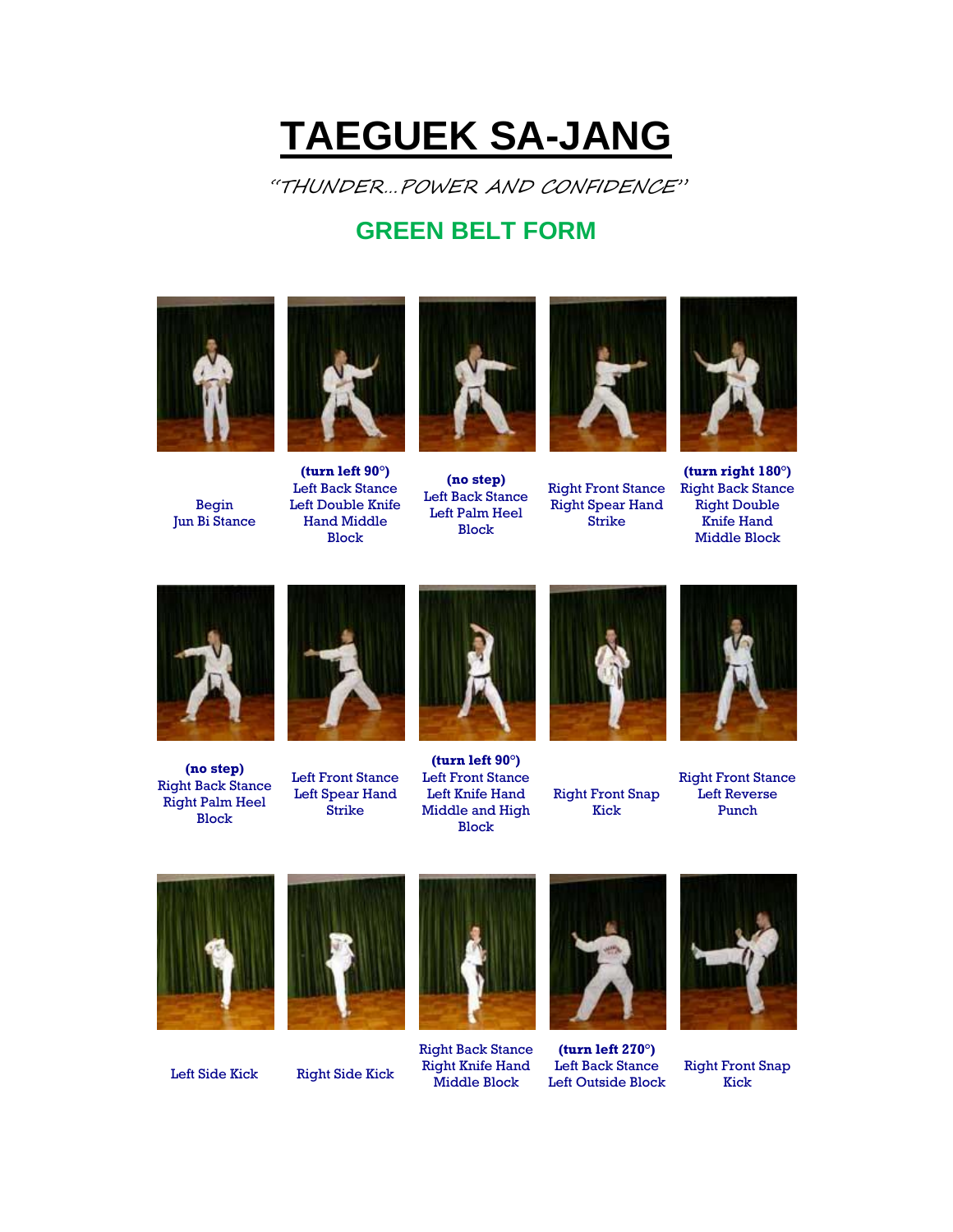

Left Back Stance Right Inside Block



**(turn left 180°)** Right Back Stance Right Outside Block



Left Front Snap Kick



Right Back Stance Left Inside Block



**(turn left 90°)** Left Front Stance Left Knife Hand Middle and High Block



Right Front Snap Kick



Right Front Stance Right Back Fist Strike



**(turn left 90°)** Left Walking Stance Left Inside Block



**(no step)** Left Walking Stance Right Reverse Punch



**(turn right 180°)** Right Walking Stance Right Inside Block



**(no step)** Right Walking Stance Left Reverse Punch



**(turn left 90°)** Left Front Stance Left Inside Block



**(no step)** Left Front Stance Right Reverse Punch



**(no step)** Left Front Stance Left Middle Punch



Right Front Stance Right Inside Block